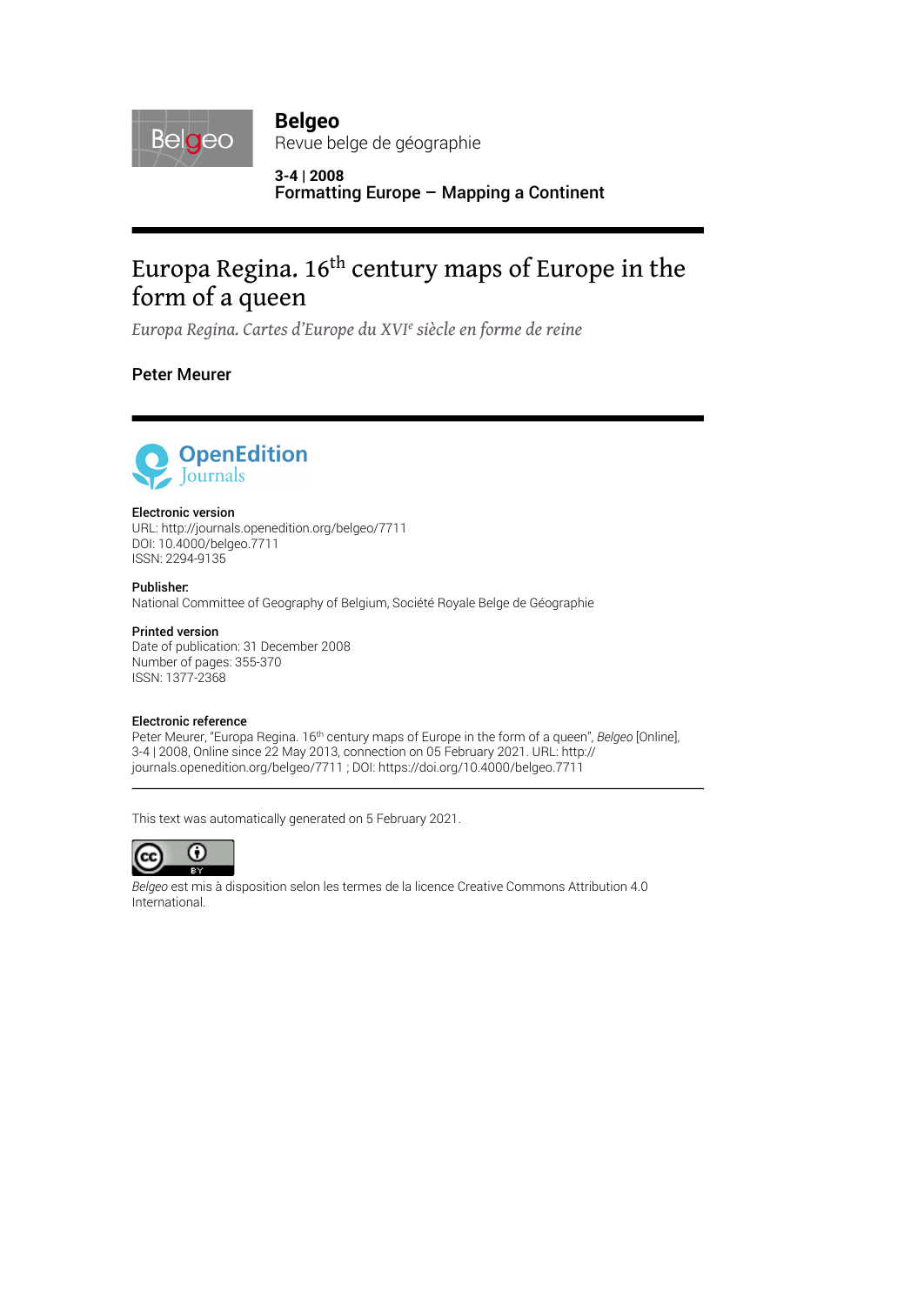1

# Europa Regina. 16<sup>th</sup> century maps of Europe in the form of a queen

*Europa Regina. Cartes d'Europe du XVI<sup>e</sup> siècle en forme de reine*

Peter Meurer

1 The most common version of the antique myth around the female figure Europa is that which is told in book II of the *Metamorphoses* ("Transformations", written around 8 BC) by the Roman poet Ovid : Europa was a Phoenician princess who was abducted by the enamoured Zeus in the form of a white bull and carried away to Crete, where she became the first queen of that island and the mother of the legendary king Minos. The etymology of the name probably goes back to a Semitic word for "dark" and "sunset". Correspondingly Europa also appeared as a geographical term for mainland Greece already around 500 BC. Just writers of the first century BC used the expression for all the western lands north of the Bosporus. This developed from the  $5<sup>th</sup>$  century AD to a naming for the remaining western part of the Roman Empire, after the separation of the newly created Byzantine Empire. With the expansion of the Islam in the  $8<sup>th</sup>$  century, Europa became a synonym for the Christian occident. After the fall of Constantinople in 1453 at the latest, the permanent fight against the Ottoman Empire was – in view of the political dissipation – a central component of the European identity for centuries.

# Historical constellations in the early 16<sup>th</sup> century

- 2 The leading power in this fight in the first decades of the 16<sup>th</sup> century were the lands under the rule of the House of Habsburg. The political and personal constellations were somewhat complicated. The central figure was Charles of Habsburg (1500–1558), first King of united Spain 1516–1556 (as Carlos I), King of Germany 1519–1556 and Holy Roman Emperor 1530–1556 (as Karl V or Charles V). From his troubled reigns, the following aspects may be pointed out.
- 3 Born and educated in Flandres with French as his native language, Charles was accepted as sovereign of Spain (in the succession of his maternal grandfather Philip the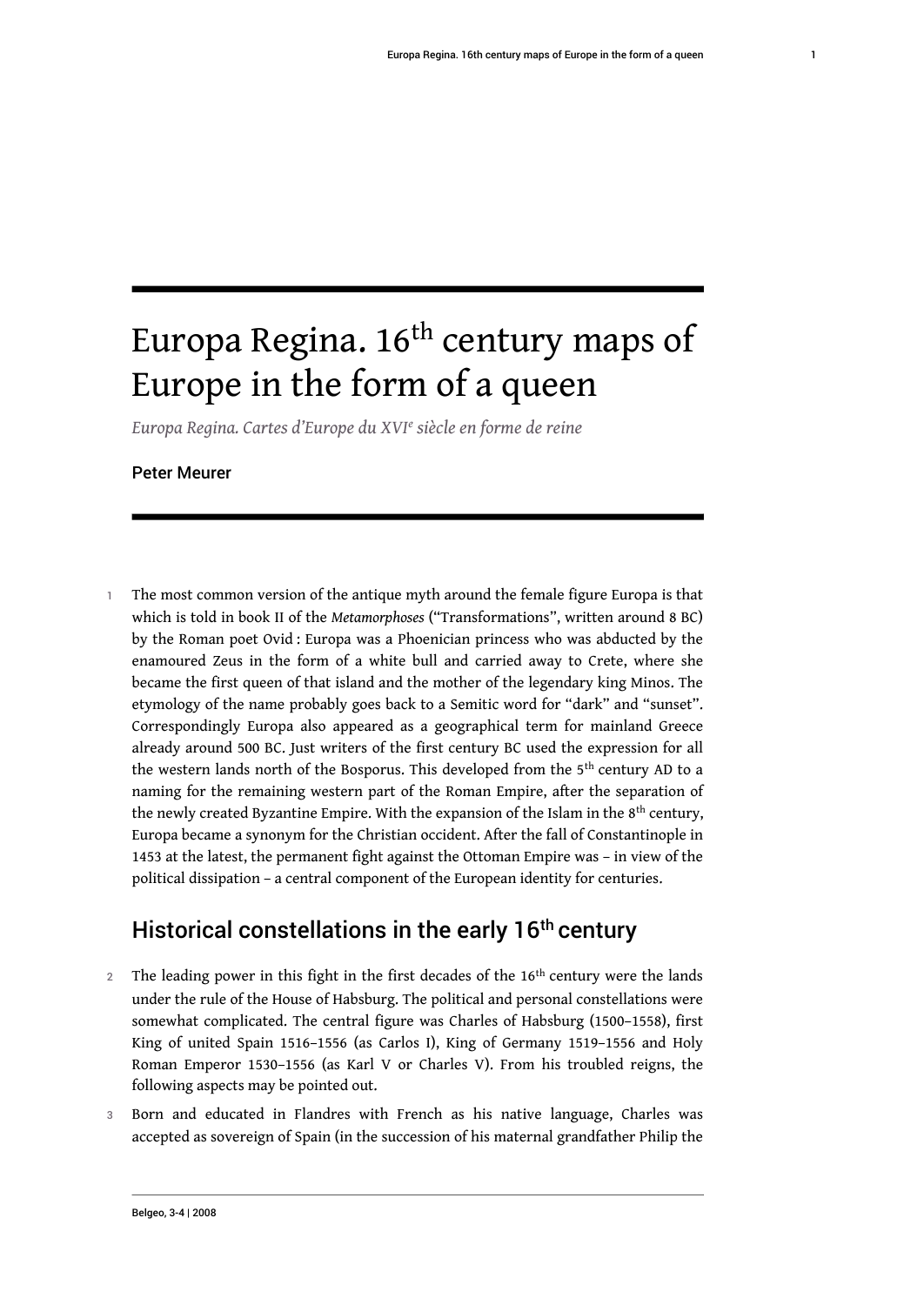Handsome) only under conditions and after the suppression of some resistance. However, after that Spain became a solid core of the Habsburg Empire.

- 4 Charles' election to German King (in the succession of his paternal grandfather Maximilian I) in 1519 had been possible only by bribery. His real power remained limited by the imperial estates. He also had to wait until 1530 to be crowned Holy Roman Emperor by the pope.
- 5 Many years of Charles' reign were taken up by the conflict with his great opponent, King Francis I of France (reigned 1515–1547), on the German, Spanish and French spheres of influence in Italy. A spectacular event was the "Sack of Rome", the looting of Rome by imperial troops in 1527.
- 6 In the conflict with the Ottoman Empire, Charles personally led a naval campaign in 1535 resulting in the conquest of Tunis, an important base of corsairs under the patronage of the Sultan. But the situation in the Mediterranean area remained unstable, also caused by an alliance between Sultan Suleiman (reigned 1520–1566) and Francis I in 1536.
- 7 An incalculable situation developed in the relation with England from 1531 when King Henry VIII (reigned 1509–1547) declared the dissolution of his marriage with his first wife Catharine of Aragon (1485–1536) – an aunt of Charles – without annulment by the Pope. There resulted the Act of Supremacy of 1534, the introduction of the Reformation in England.
- 8 Complex conflicts occurred in Germany which was politically paralyzed by constitutional and religious turmoil. The new Protestant estates of the Reichstag often voted against money for the Turkish war, seeing the Ottoman Empire as a counterweight to the Catholic majority. The Protestant princes and towns concluded in 1531 the League of Schmalkalden, a defense alliance against Charles V. This league was allied with France from 1532 to 1544.
- 9 The solution of many problems in Germany rested for a great deal in the hands of Charles' younger brother Ferdinand (1503–1564). He was entrusted with the government of the Habsburg hereditary lands in 1521 as Archduke of Austria and Tyrol. In 1531 he became elected German King (as Ferdinand I) and designated successor as Emperor. Just in 1526 he had succeeded his brother-in-law Ludwig II (1506–1526), King of Bohemia and Hungary. Ferdinand was elected King of Bohemia in 1526 without problems. But the throne of Hungary was disputed between him and John Zapolya (1467–1540), the voivode of Transylvania, who was supported by Sultan Suleiman. This resulted in nearly two decades of permanent war in the Hungarian area at the southeastern border of the Empire. The peak was the unsuccessful Ottoman siege of Vienna in 1529. The year 1533 saw a second Ottoman attack on Vienna and a preliminary peace treaty, splitting Hungary into a western Habsburg part and an eastern sector under Zapolya as a vassal state of the Ottoman Empire. But the war in Hungary continued until 1543 when Ferdinand's daughter Elisabeth was married to Zapolya's son Sigismund.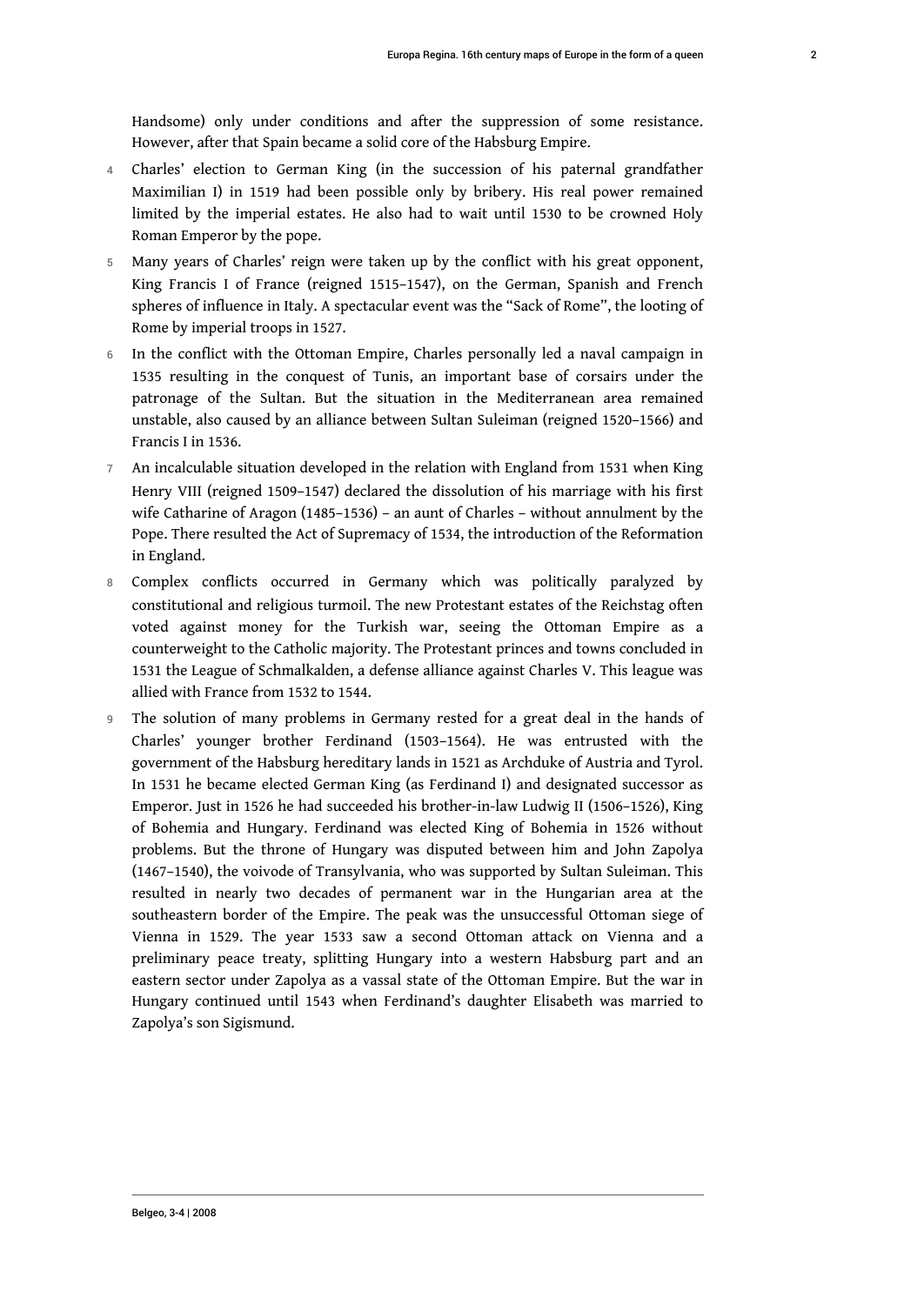### The anthropomorphic map

- 10 Here we have the roots for an illustrious group of maps which were published in the 16<sup>th</sup> century mainly in the German lands. They give a rather rough cartographical image of Europe with the outlines shaped in the form of a crowned female figure.
- 11 The precise term for such maps in the form of human figures is "anthropomorphic map" rather than the more general "emblematic map" or "fantasy map" or "symbolic map". A related type are maps shaped in the form of animals ("zoomorphic maps") such as the famous *Leo Belgicus* (Cologne 1583 and many later editions) by Michael von Eitzing (ca. 1535–1598) and Frans Hogenberg (ca. 1538–1590), showing the Low Countries as a sitting lion. There also exist maps in the shape of plants ("floramorphic maps"). A magnificent specimen is the *Bohemiae Rosa*, a map of Bohemia underlaid with the flower of a rose. It was drawn by Christoph Vetter (1575–1650), engraved by Wolfgang Kilian (1581–1662) and later used to illustrate the *Epitome historica rerum bohemicarum* (Prague 1677) by the Czech Jesuite Bohuslav Balbin (1621–1688). The whole group had a renaissance from the later 19<sup>th</sup> century onwards with many politically initiated modern "satirical maps" and "map cartoons".
- 12 The earliest known surviving exemples of anthropomorphic maps were made by the clergyman and scribe Opicinus de Canistris (1296 – before 1352) from Pavia (Arendsen 1984, 301–318). Living in exile at the papal court in Avignon, he completed around 1337 a *Liber plenus de variis figuris*. This mystic and partially obscure work includes 52 cartographical illustrations in combination with human figures. The manuscript was part of the Bibliotheca Palatina in Heidelberg, which was confiscated in 1622 and transferred to the Vatican Library.
- 13 All details on the whereabouts of this Canistris manuscript in the 15<sup>th</sup> and 16<sup>th</sup> centuries are unknown. So it is difficult to say if it had any influence on the ideas of the man, who is the author of the first printed anthropomorphic map : the Tyrolean Johannes Putsch.

# Johannes Putsch and the archetype version (Paris 1537)

- 14 Most of the biographical data on Johannes Putsch come from the literary estate of his much younger brother Christoph Wilhelm Putsch (1543–1572), a poet and private scholar in Innsbruck. He had collected material for a description of the German lands and a chronicle of Tyrol. Parts of his papers (the manuscripts *Collectanea Tyrolensia*) and some 50 books from his library are today in the University Library in Innsbruck. This estate was the basis for the fundamental essay by the philologist Karl Jax (1938), which has been overlooked in cartohistorical literature so far. On the other hand, Jax apparently did not know Putsch's cartographic work.
- 15 Johannes Putsch was born on 28 March 1516 in Innsbruck, the son of the landlord and royal secretary Wilhelm Putsch (ca. 1480–1551) and his wife Dorothea Müller. The name appears in the latinized form as *Joannes Bucius* with the humanist cognomen *Aenicola*, designating an inhabitant of the land at the river Inn (in Latin : *Aenus* or *Oenus*). Having completed the gymnasium in Innsbruck, he became – at the age of 14 – a member of the entourage of Ferdinand I. This seems to have been only a nominal appointment during the first years. Putsch even travelled to Italy in 1530 ; particular details on this phase of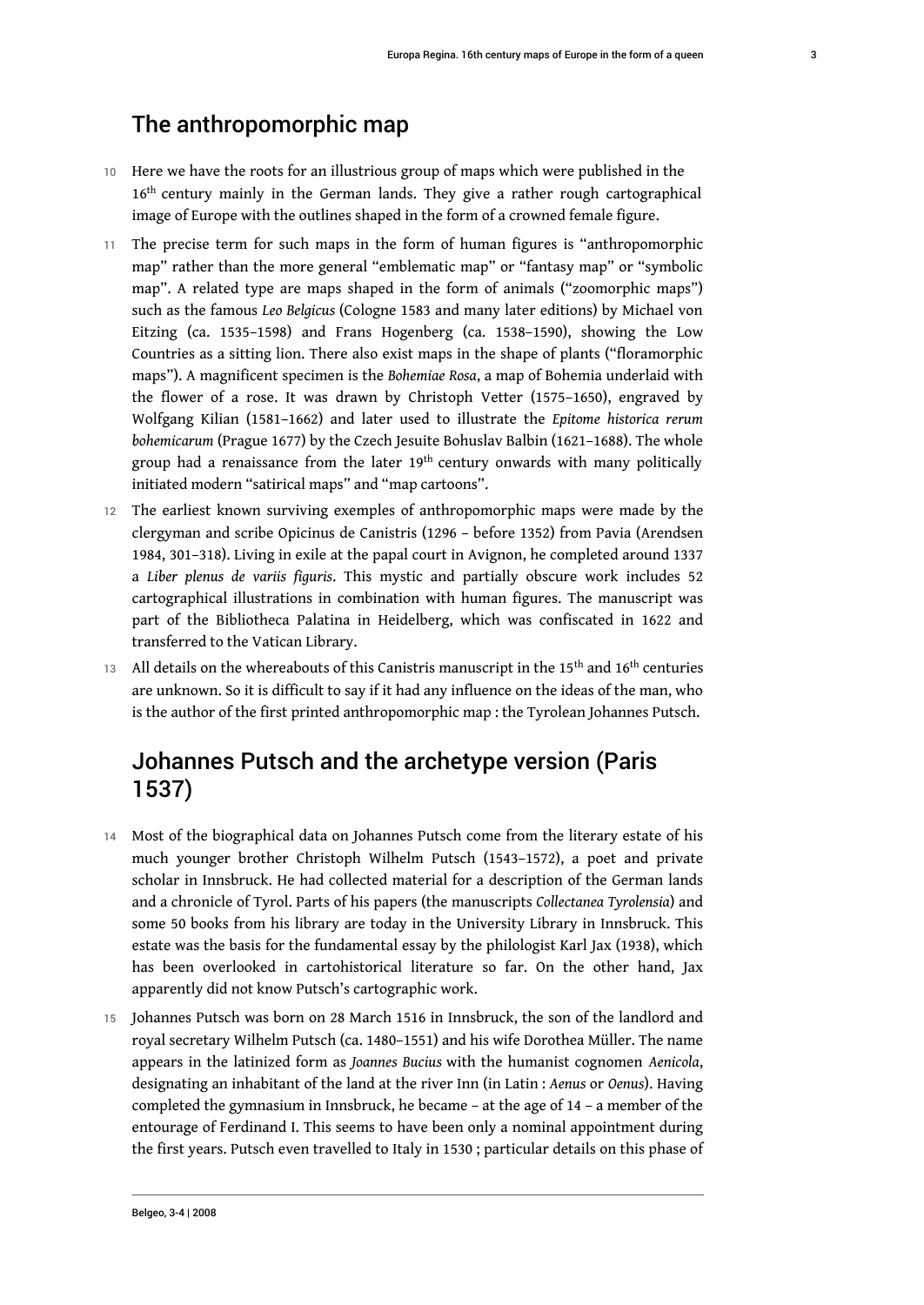his education are still unknown. He continued his studies in France. On 23 November 1535 *Joannes Bucius Aenicola, Brix. dioc*. matriculated at the university of Orléans (de Ridder-Symoens 1980, p. 305). After his return to Austria he rejoined the service with Ferdinand I as a "royal councillor and supreme private field secretary" (*Regis consiliarius, familiaris ac supremus castrensis in Hungariae secretarius*) at the campaign in Hungary. The occasional description as a "German knight" (*eques Germanus*) suggests that he had been ennobled by his patron. Putsch died young on 19 January 1542 in Esztergom and was buried in the cathedral church there.

- 16 Apparently during his sojourn in Italy Johannes Putsch has found his love for science and neo-Latin poetry. Christoph Wilhelm Putsch describes him an "outstanding poet and mathematician" (*poeta iuxtaque mathematicus clarissimus*). He seems to have prepared an edition of his brother's collected works which has never appeared. The *Collectanea Tyrolensis* include a poem by Johannes Putsch on a forest fire in Hötting near Innsbruck 1540 (*In ascensos montes Aeniponti*). They also report on a large Epos *Danubius* which is completely lost. Only a few lines have survived from an *Hodoeporicon Histria* describing a travel from Piran to Innsbruck. Two single geographical pieces of poetry – *Europa lamentans* and *Transylvania* – were printed, posthumously two years after Putsch's death in the anthology *Poematia aliquot insignia illustrium poetarum recentiorum* (Basle : Robert Winter, 1544).
- 17 The only surviving mathematical work and the only known publication in Johann Putsch's lifetime is his map of Europe in the form of a queen (figure 1). The cartobibliographical data are :
	- $\bm{\cdot}$  No title. Unframed, at the upper left the dedication : AD INVICTISSIMVM I Ferdinandum Romanorum, Hungariae, et I Bohaemiae Regem, Archiducem Au- I striae, Cum Tyroli Ioannes I Bucius I Aenicola I dedicat. I M. D. XXXVII.
	- Woodcut, with all inscriptions in letterpress. •
	- 2 sheets, overall size 63 x 42 cm. •
	- •Only known copy: Tiroler Landesmuseum Ferdinandeum, Innsbruck (Historische Sammlungen, Inv. Nr. K V/84).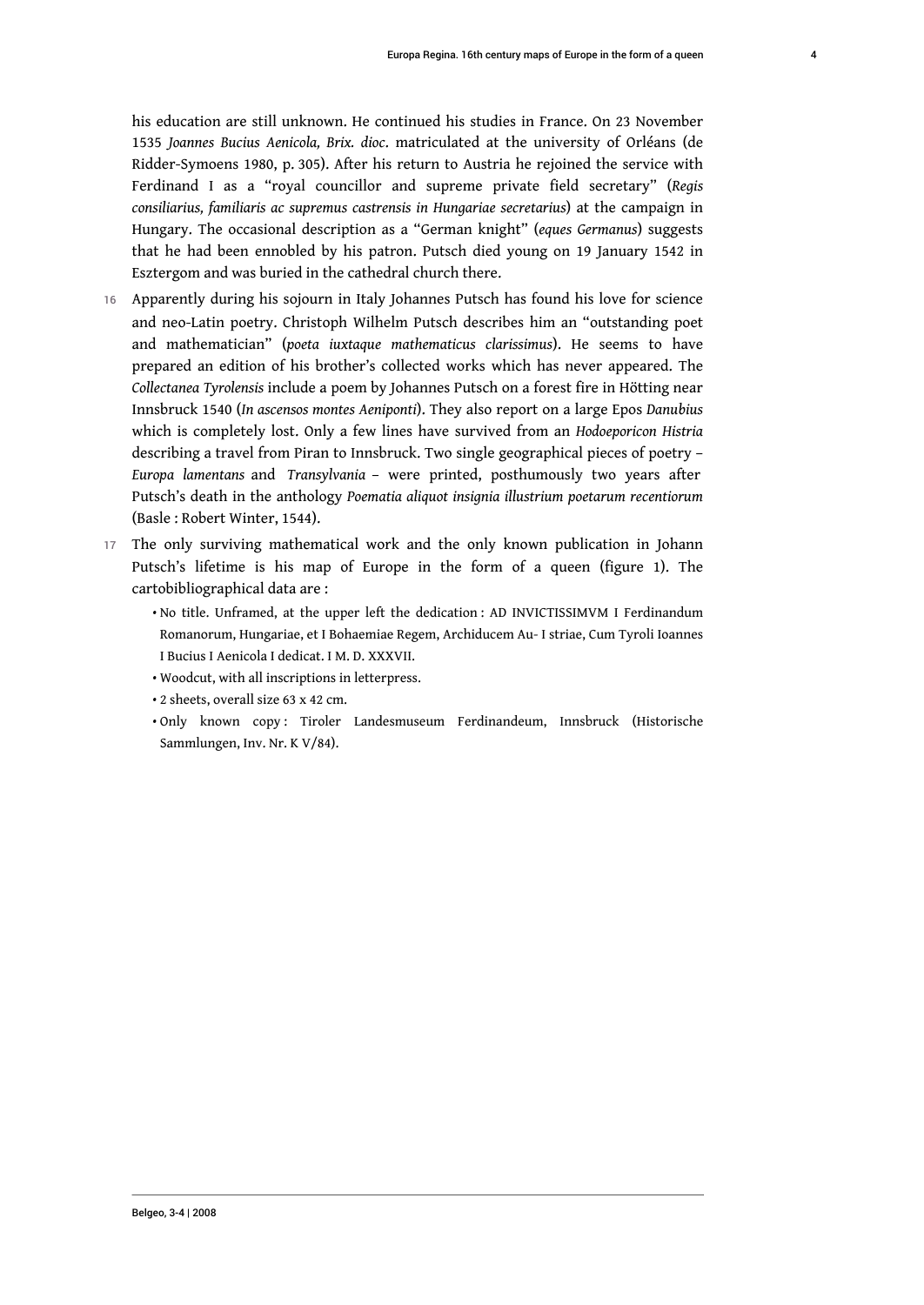

**Figure 1. The original 1537 Paris edition by Johannes Putsch (Tiroler Landesmuseum Ferdinandeum, Innsbruck).**

- 18 Further publishing details can be derived from some notes in the bibliographical works of the Swiss humanist, physician and natural scientist Konrad Gesner (1516–1565). His *Bibliotheca universalis* of 1545, a bibliography arranged according to the first names of the authors, includes an entry on Putsch as follows : *Joannes Bucius Aenicola, Europae totius luculentam descriptionem effinxit ad formam virginis. Vuechelus excudit Parisiis, in tabula duarum chartarum, altera tantum facie impressa, ut liceat affigi ad parietem* (Gesner 1545, fol. 395v). Here is said that Johannes Putsch had made an impressive map of the whole of Europe in the form of a maiden, published on two sheets in such a large format that it could be affixed on the wall. The publisher's name refers to the Basleborn Christian Wechel, who was active from ca. 1518 to ca. 1553 in Paris. This matches Putsch's sojourn in France in the middle of the 1530s.
- 19 A second and lesser known bibliography by the well-informed Konrad Gesner is arranged according to subjects. The *Pandectarum … libri XXI* of 1548 have a separate section on maps of Europe (*Particulares quaedam tabulae ad Europam*) in which is mentioned : *Europae descriptio per Cl. Marium Aretium et Io. Bucium Aenicolam* (Gesner 1548, fol. 111v). Interestingly here appears the name of a co-author. The name refers to the Sicilian nobleman Claudio Mario Arezzo (ca. 1500 – ca. 1575) from Siracusa. He was historiographer to Emperor Charles V and a poet also with geographical interests. Among his often reprinted works are a description of Sicily (*De situ insulae Siciliae*, Palermo 1537) and a treatise on the introduction of the Sicilian dialect as the national standard language of Italy (*Osservantii dila lingua siciliana*, Palermo 1543). Arezzo and Putsch may have met during the latter's time in Italy, and they may have had the idea of the map commonly.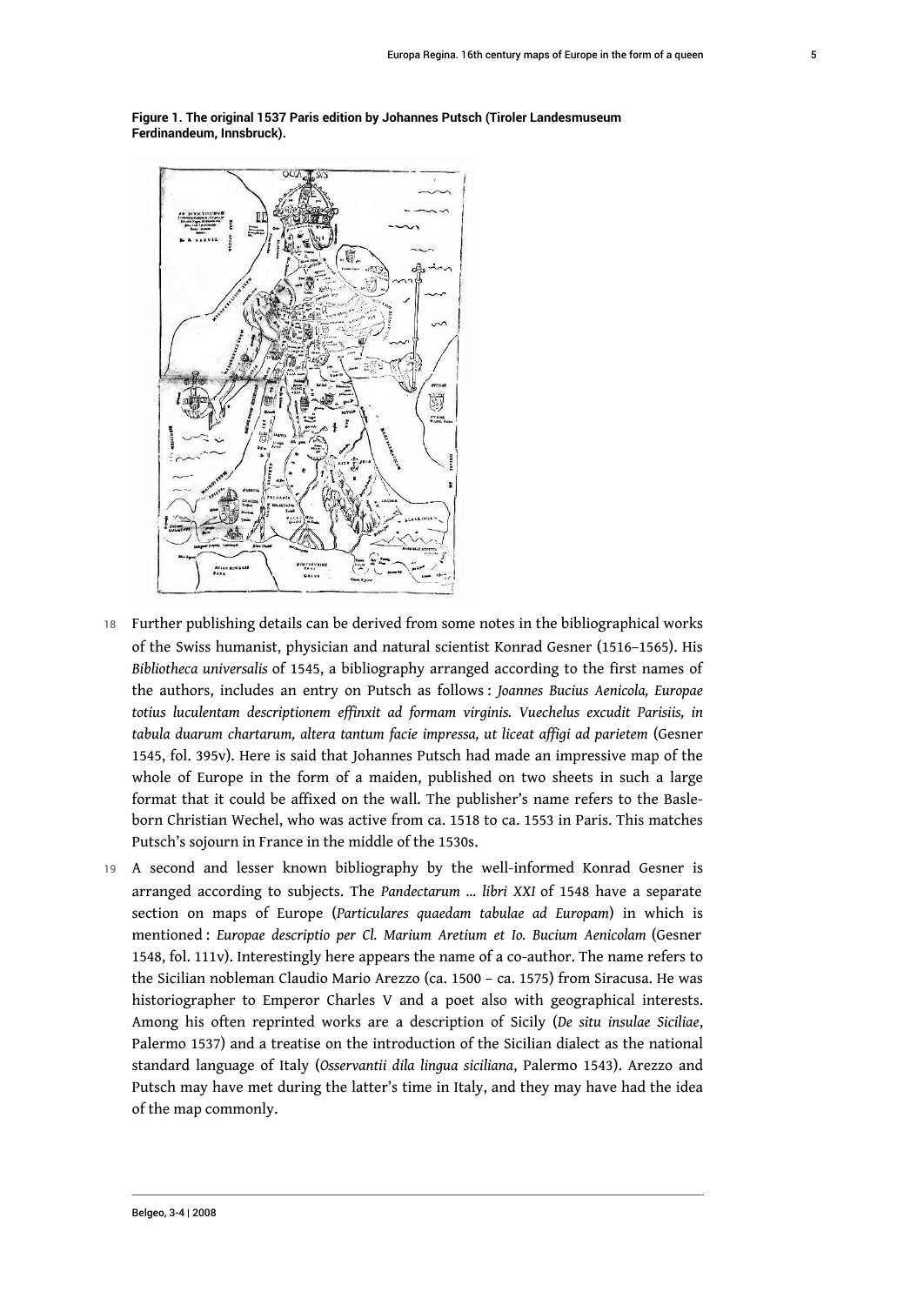- 20 This personnel conjunction is underlined by Michael von Eitzing in the foreword of his book *De Leone Belgico* which accompanies his above-mentioned *Leo Belgicus* map (Eitzing 1583). Eitzing expresses his hope that this skillful engraving by Frans Hogenberg would reach a similar reputation as the map "of the whole of Europe drawn in the form of a royal maiden crowned by Portugal, and presented to Emperor Charles V in Italy and then communicated to the world" (*… totam Europam, in virginis reginae a Lusitania coronata formam aliquando redactam totique Imperatori eidem Carolo in Italia praesentavit totique postea mundo communicavit*). This statement gives the following chronology :
- An apparently hand-drawn version of the map had been presented to Charles V in Italy, probably together with the poem *Europa lamentans*.
- 22 The only relevant date for this handing over is the late summer (22 August 21 October) of the year 1535, during Charles' sojourn in Sicily – in the homeland of Mario di Arezzo.

Immediately after that Johannes Putsch left Italy for France, where he arrived in November 1535 in Orléans.

- 23 The map was "communicated to the world" by its publication in 1537 in Paris.
- 24 The origins of Michael von Eitzing's detailed knowledge are unknown. He had lived many years in the Netherlands, and he may have heard the story in the milieu of the Spanish court in Brussels. However, the manuscript presentation copy of the map has never come to light.

### Topographical image and symbolism

- 25 Surely influenced by the classical myth of the Cretian Europa, Putsch's map image shows the continent in the form of standing queen. The figure is depicted with a crown on her head, holding a sceptre in her left hand and an orb (Sicily) in her right hand. The borders of the landmass follow the contours of the body, surrounded by the seas. Accordingly the map is orientated west, with the Iberian peninsula forming the crowned head at top. Rough outlines at the margins give a suggestion of North Africa, Scandinavia and Asia Minor.
- 26 The woodcutting of the map is rather crude, and the sole surviving exemplar has some defects especially in the inserted types. But all missing parts are easy to reconstruct with the help of the fairly true copy by Quad and Bussemacher mentioned below. The topographical contents can be summarized as follows.
- 27 All major rivers of Central Europe are shown : the Po in Italy, the Rhône and the Seine in France, the rivers Rhine (with Main), Weser, Elbe (with Saale), *Viadrus*, Vistula, Neman and Daugava to the Northern and Baltic Seas, the river system of the Danube (with Lech, Inn, Sava, Tisza and Morava), the Dniestr and the Dniepr.
- 28 The depiction of mountains is heavily stylized. The map shows the Appenine in Italy, a range from the Mediterranean to the North Sea, another long range from the Alps along the Danube (as *Albanus Mons*) to the Black Sea, the emphasized mountain bassins of Bohemia and Transyslvania and the *Raephaei Montes* in White Russia.
- 29 Also the selection of towns is done with great generalisation. There are depicted Rome, Venice and Milan in Italy, Paris in France, Strasbourg, Putsch's hometown Innsbruck,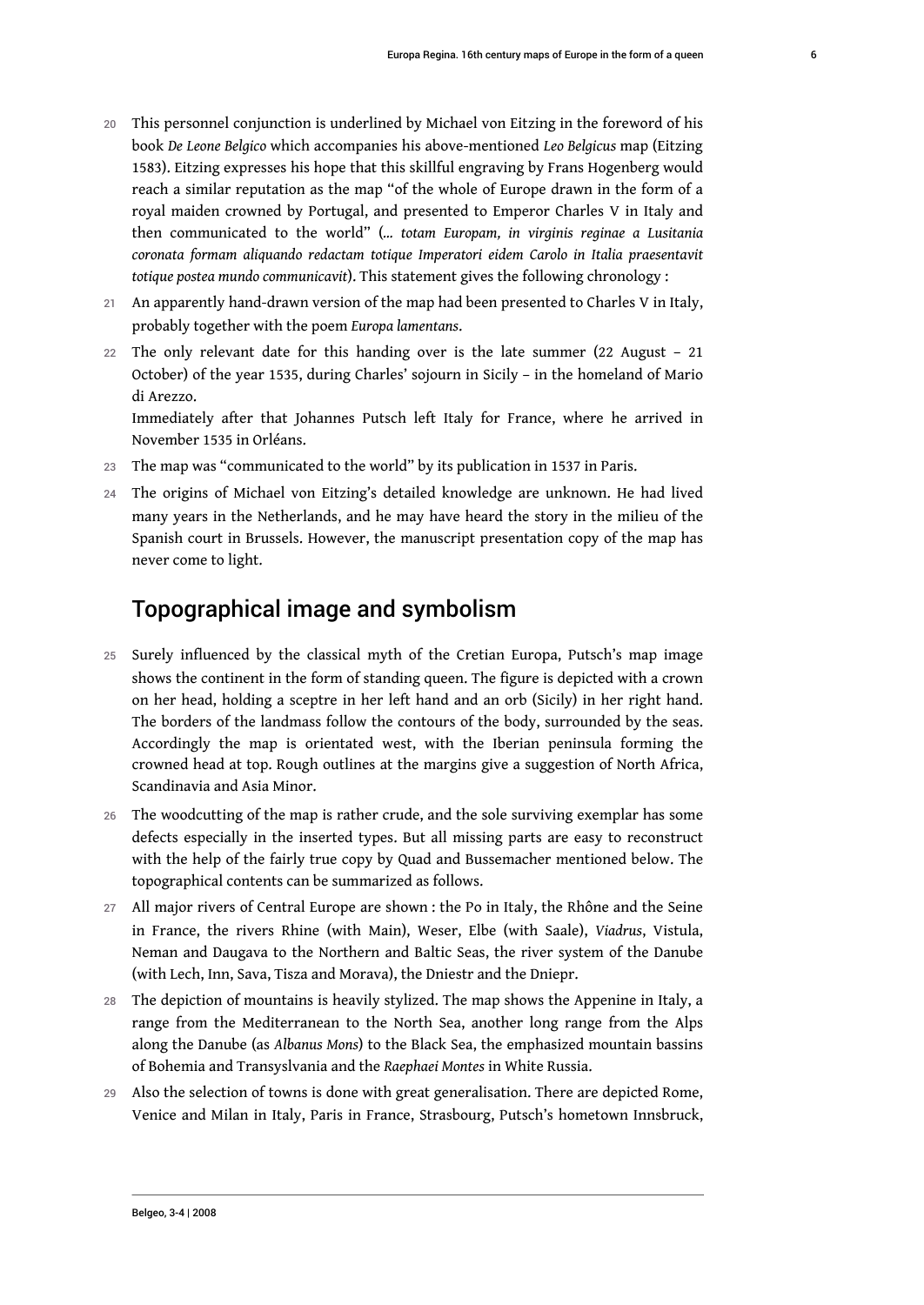Vienna, Prague and Cracow in Central Europe and Buda, Belgrad and Constantinopel in the east.

- 30 The political subdivision is indicated by regional names, coats-of-arms and some tribal names.
- 31 The cartographic sources for Putsch's design are difficult to trace. There was no other contemporary map of Europe which could serve as an immediate model. A hint is given by entries like the non-existing river "Viadrus" in North Germany, the "Riphaei montes" in north-eastern Europe and the names of Germanic tribes. Such details are surely taken from the maps in Ptolemy's geography.
- <sup>32</sup>The further analysis of the symbolism must connect the map with Putsch's poem *Europa lamentans* ; for the full text with translation see the appendix. It consists of a mourning of Europa – speaking as woman – addressed to Charles V and Ferdinand I. She complains about the doubtful future of herself and the entire earth. The cause of her lament are the permanent wars during two millennia, the main sufferer of which was Italy. Her listing begins with the mythical duel between Aeneas and Turnus, as it is described in book XII of Virgil's *Aeneid* (ca. 29–19 BC). Then follow Caesar's campaigns against his own country in the "Civil War" 49– 45 BC, the various campaigns of Germanic tribes, the invasion of the Huns and the expeditions of the German kings under the Ottonian Dynasty (950–1000) and Friedrich I Barbarossa (1155–1190) from the house of Swabia. As a consequence, the formerly strong right arm of Europe – Italy in Roman times – is now described as hanging limply down. In the present, Europa is seeing herself as a faithful but desperate wife offered to Turks and Tartars and with her head plagued by England. Only Germany in the center of her body is well armed against all enemies. Europa's hope for *the* future is a victorious but quick end of the conflicts and an enduring period of peace under the reign of the sparkling stars Charles and Ferdinand.
- 33 The parallels between the map and the poem are obvious. Four details are interesting to point out :
	- $\bm{\cdot}$  The topography in the western part of the Mediterranean is heavily distorted. The Tyrrhenian and the Ligurian coasts are forming an almost straight line. This cartographic error was necessary to reach an impression of Italy as the queen's limp right arm.
	- $\bm{\cdot}$  There is a strikingly bad map image of the British Isles. They are depicted as a massive structure, lying on the queen's shoulder and threatening her head.
	- $\boldsymbol{\cdot}$  The dense entries in Germany are really looking like an armour plating on the queen's chest.
	- The lowering eyes give a conspicuously sorrowful look to the queen's face. •
- 34 The written dedication of the map is addressed to Putsch's patron, the German king Ferdinand. The queen's head is formed by the united Spanish kingdoms of Charles, the image of her crown has essential details in common with the royal crown of Spain. The map lacks all allusions to emperorship – to that dignity which was responsible for so many misfortunes of Italy as described in the poem.
- 35 In summary, the map and poem are closely linked together. They represent a unique piece of a liaison between cartography and humanist poetry. Their subject is a personal glorification of the house of Habsburg, but with a magnificently true undertone. Putsch's pacifism is embedded in a trend in the contemporary learned world, in the footsteps of Erasmus of Rotterdam.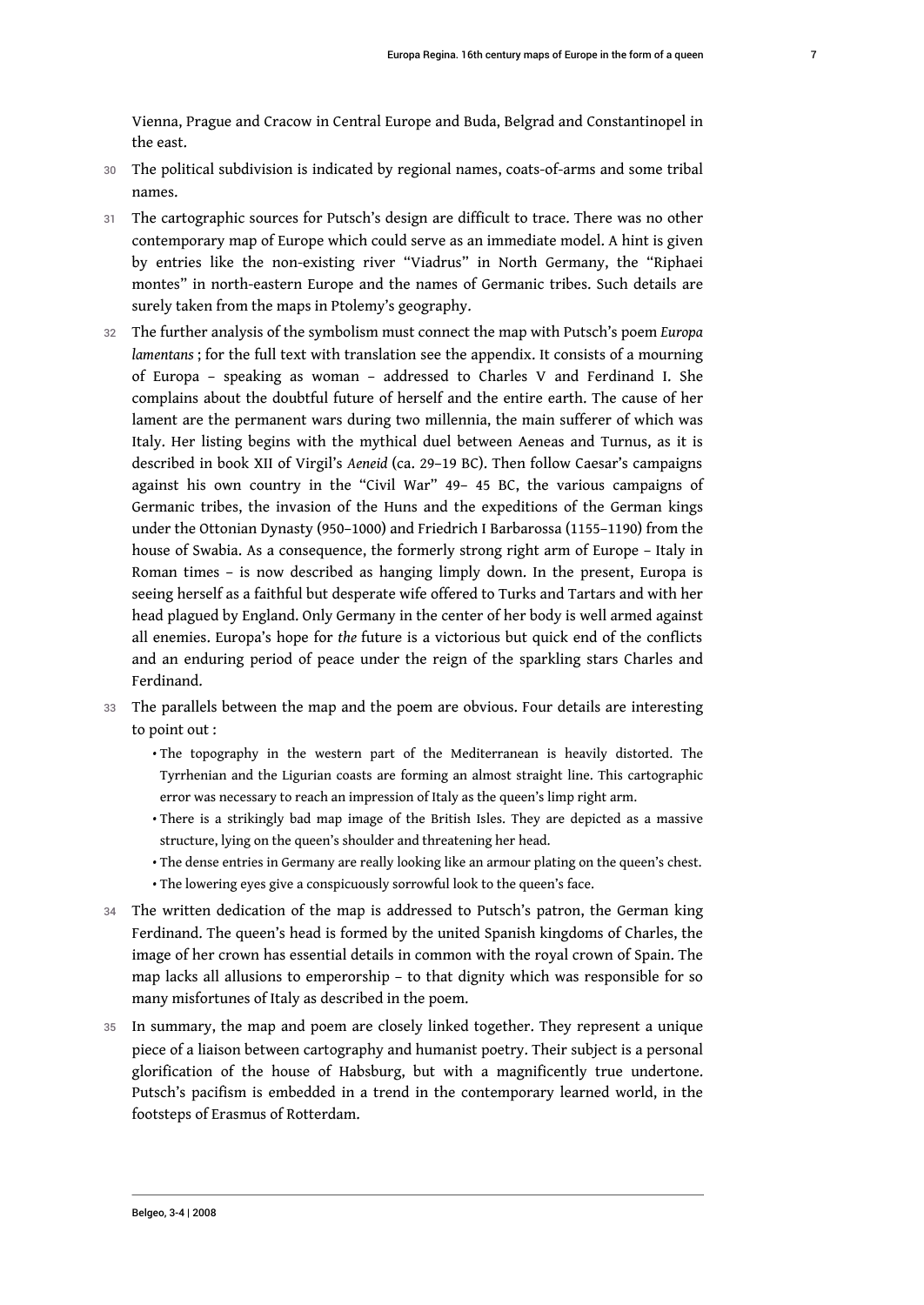# The reduced adoptions in the works of Bünting (1587) and Münster (1588)

- 36 Heinrich Bünting (ca. 1545 1606) was a German Protestant priest. Because of diverging theological opinions, he had to spend part of his life as a freelance author. His best known work is the *Itinerarium sacrae scripturae. Das ist: Ein Reisebuch über die gantze heilige Schrift* (first published Helmstedt ; Jacobus Lucius, 1581), a geographical compendium to accompany the lecture of the Bible. The book had more than 60 editions until the middle of the 18<sup>th</sup> century. They are illustrated with different sets of maps. An interesting series appeared first in a 1587 Wittenberg edition. It includes – besides some "normal" maps of the world, Africa and the Bible Lands – three unusual items :
	- a. a floramorphic world map in the form of a clover leaf (more correct : of a Marienblume, a symbol of Bünting's home Hannover) ;
	- b. a zoomorphic map of Asia in the form of the mythical horse Pegasus ;
	- c. an anthropomorphic map of Europe in the form of a queen (figure 2).

Figure 2. The adoption in the editions of Heinrich Bünting's Itinerarium sacrae scripturae 1587ff. (Private collection in Germany).



37 The latter is a reduced and generalized adaptation (woodcut with all inscriptions in letterpress, 23.5 x 35 cm) of the Putsch map of 1537 ; there exist at least versions from five different print media. All tribal names and coats-of-arms are left out, as well as some rivers (e. g. Dniepr, Don, Po, Rhône, Sava and Weser) and mountain ranges (Appenine, Transylvanian basin). But there also are some additions. There is a better image of the British Isles with a separate entry of Ireland. At the Baltic coast are added entries of Kaliningrad (Mons Regius, Königsberg) and Riga, in Central Germany Bünting's homeland Braunschweig.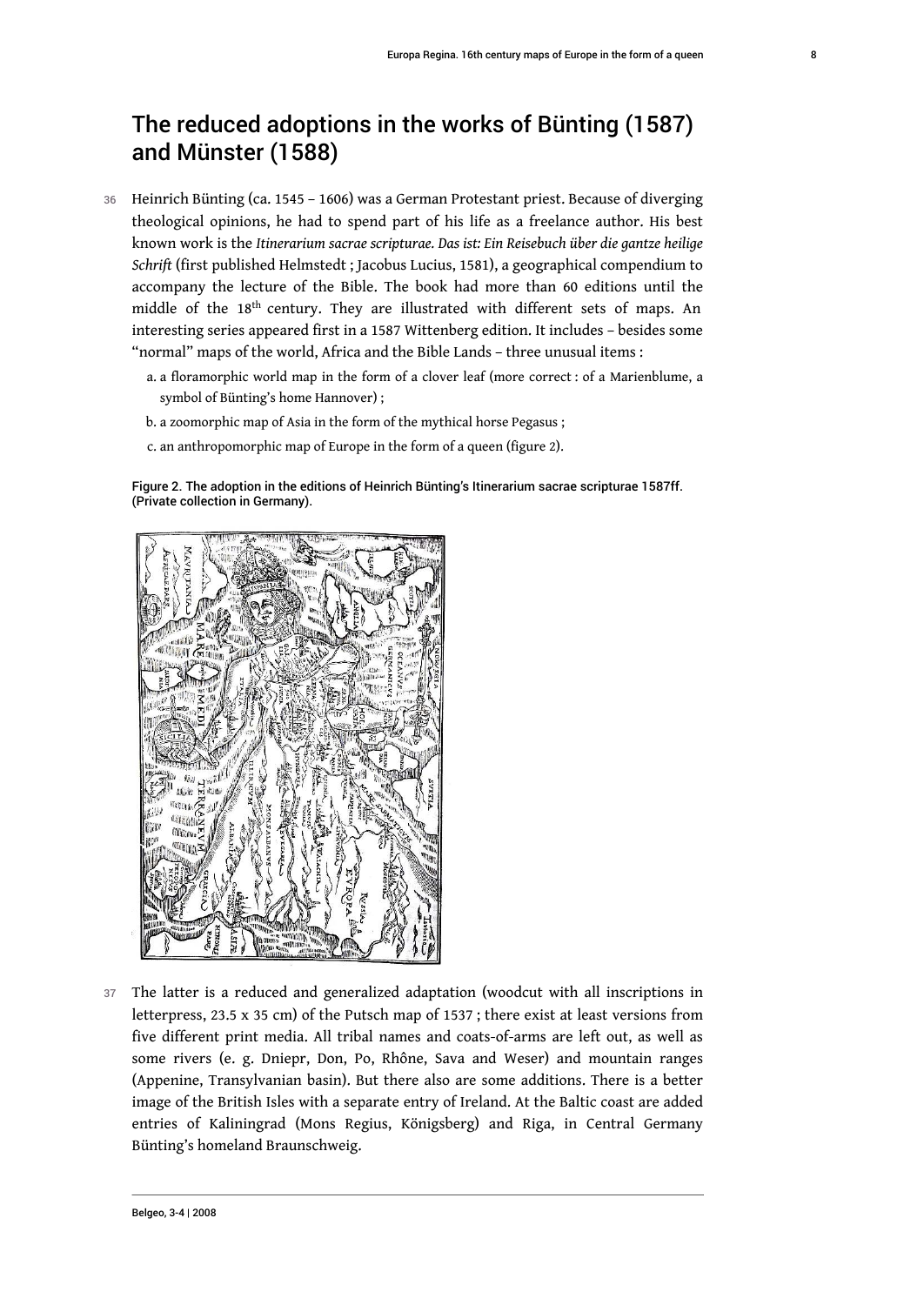- 38 Bünting has written a short text to explain the map. It reveals that all political background had been lost in favour of a simple didactical purpose. The map in form of a queen has become a mnemonic aid to learn and memorize the outlines of the geography of Europe.
	- $\bm\cdot$  The crowned head represents Spain with Portugal, the right ear is Aragon and the left ear Navarra.
	- France is the chest. •
	- $\boldsymbol{\cdot}$  The Alps and the river Rhine are two necklaces. On the Rhine is hanging a chain with a great golden coin or jewel= the mountain ring of Bohemia.
	- Germany is the heart of Europe. •
	- $\boldsymbol{\cdot}$  Italy forms the right arm, the imperial orb in the right hand is Sicily.
	- The left arm is Denmark. •
	- $\boldsymbol{\cdot}$  Along the lower border of the queen's skirt are arranged Greece with the Peloponnesus (on her right) and the Baltic lands up to Muscovy (on her left).
	- Constantinopel and Prussia are said to represent the two feet. •
	- $\bm\cdot$  The river Danube and the "Albanian mountains" (the Balkans) are two long precious chains hanging from the queen's belt.
- 39 A somewhat strange feature is that the version in Bünting is regarding the direction of the lettering – orientated north. In consequence the pictoral effect does not really work.
- 40 The total renunciation of the political contents is easy to explain. The strict Protestant Heinrich Bünting had no interests in any glorification of the house of Habsburg. However, he was not the inventor of that new kind of interpretation. The origins have been traced back to the *Cosmographiae … compendium* (Basel 1561), a textbook by the French humanist Guillaume Postel (1510–1581). But the idea is illustrated here only with a small (2,5 x 2 cm) map icon without topographical detail (van der Heijden 1992, 119).
- 41 The first edition of the epoch-making Cosmography of Sebastian Münster (1498–1552) was published 1545 in Basel. Later editors tried to update the work with new and partially more modern maps. Among them is – besides other normal maps of Europe – a map in the form of a queen (woodcut with parts of the inscriptions in letterpress, 26 x 16.5 cm) (figure 3). It appeared first in 1588 and is included in all subsequent editions up to 1628. This version by Münster is another reduced and strongly generalized copy after the original Putsch edition. Some characteristics to note :
	- $\boldsymbol{\cdot}$  Again all coats-of-arms and most of the regional names are left out.
	- $\bm\cdot$  The generalisation of the river system has been done better than in the Bünting version. Po and Weser are missing again, but Dnieper, Don, Rhône and Sava are present. –
	- $\bm{\cdot}$  Also the Appenine mountains appear, while the Transylvanian mountain basin is missing again.
	- $\bm\cdot$  The selection of town entries was very rigid. Important towns like Frankfurt, Rome and Vienna are missing.
- 42 As the original orientation towards west is taken over, the pictorial effect of this Münster version is much clearer than in Bünting's. But the reader is left alone with the unusual map image. All explantory texts are missing.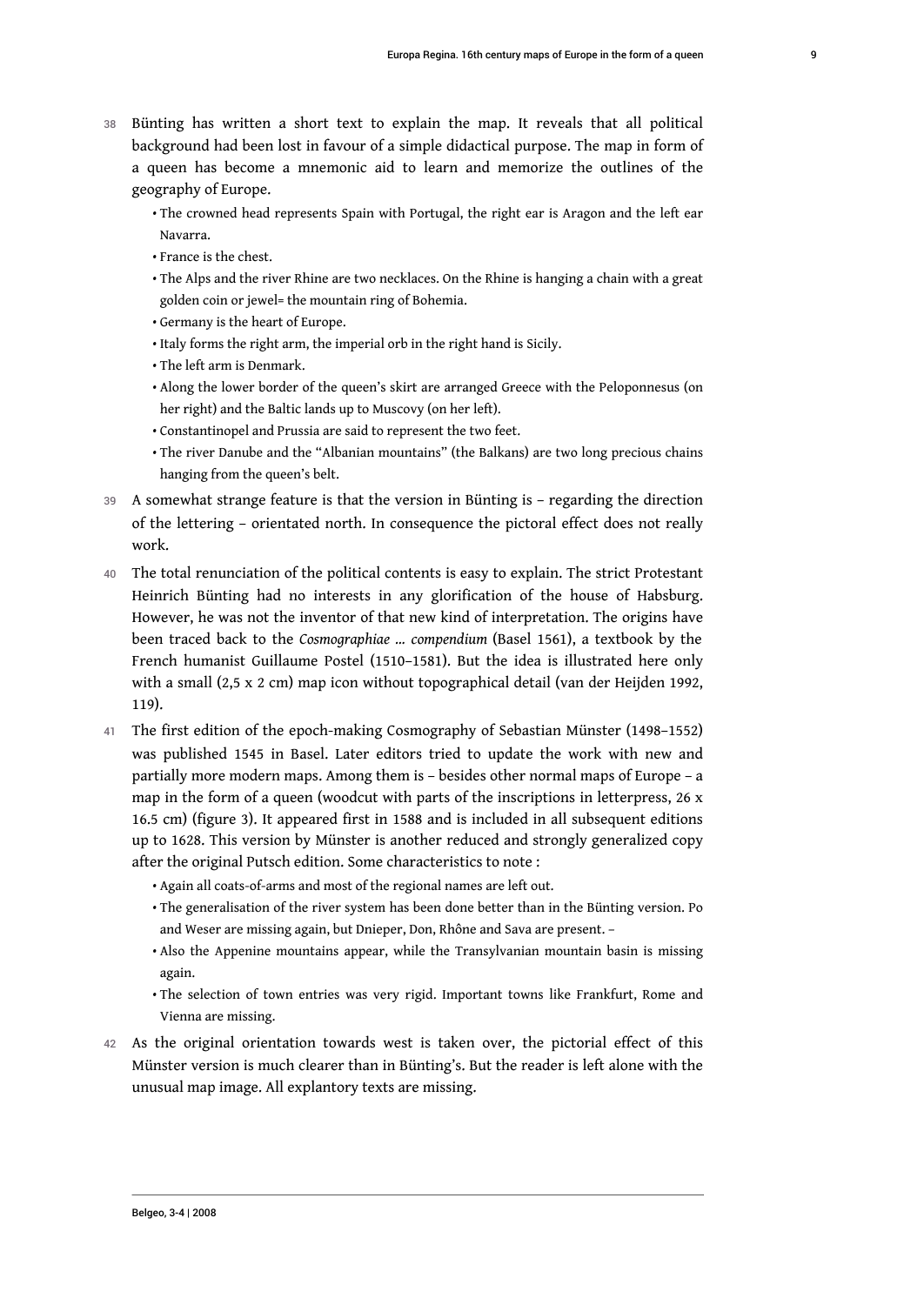Figure 3. The adoption in the editions of Sebastian Münster's Cosmography 1588ff. (Private collection in Germany).



# The Cologne edition by Quad and Bussemacher (Cologne 1587)

43 Matthias Quad (1557–1613), a scion of a sideline (Quad von Kinckelbach) of the Rhenish Barons of Quadt-Wykrath, was born and trained as an engraver in the Netherlands. Between 1587 and 1604 he lived as an engraver, mapmaker and author of geographical books in Cologne. Among Quad's main partner there was the publisher Johann Bussemacher (active 1577-1616). Their first joined project was the publication of single sheet map of Europe in the form of a queen (figure 4).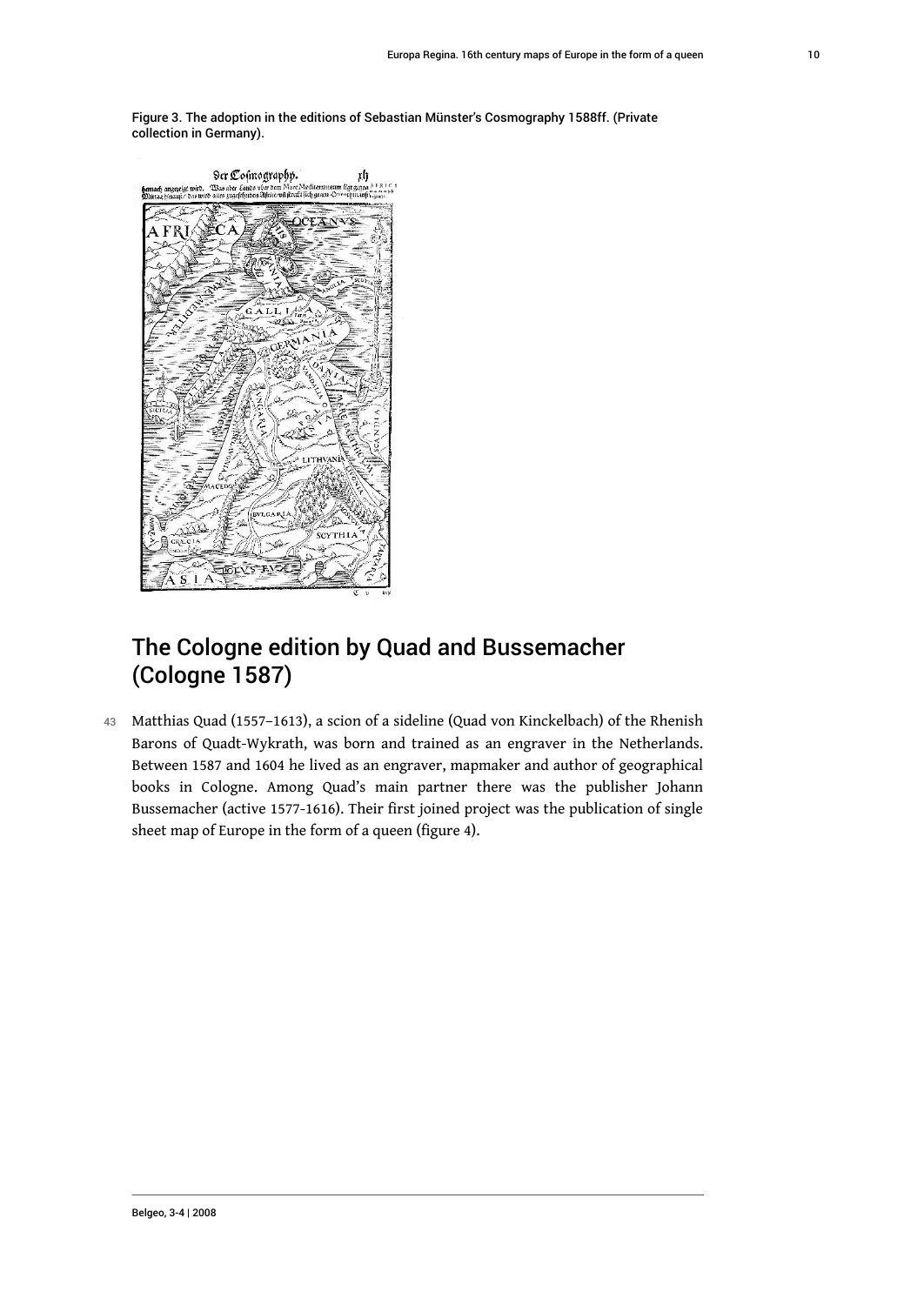**Figure 4. The 1587 Cologne edition by Matthias Quad and Johann Bussemacher (Private collection in France).**



44 Upper left corner in a richly decorated cartouche : EVROPAE I DESCRIPTIO. The text in the title cartouche continues : I *I Virginis en caput est Hispania, Gallia pectus* I *Italia fines dextera constituit*. I R I *Anglos atque Scotos et Hybernos Orcadas atque* I *Limitibus claudit palma sinistra suis*. I N I *In medio residet fertis Germania ventre,* I *Occupat umbilici terra Bohemia locum*. I I I *Ungarus ad dextrum femur, è regione Polonus* I *GRaecia pes prior est, Moschia posterior*. I M D LXXXVII *Hen. Hem Essenii.*

In a scrollwork frame at the lower left : *Puella haec speziosor illustrior-* I *que reddita per Mathiam* I *Quadum Colon.<sup>e</sup> Aggribi pro-* I *dit ex officina Jani Bussema-* I *cher.*

<sup>45</sup>Some copies have a type-printed text mounted on both sides, starting *Zu dem günstigen Leser* I *unnd beschawer* at the upper left and ending with the imprint at the lower right : *Gedruckt in der Keyserlichen Freyen Reichstatt Cölln* I *am Rhein, durch Jan Buchssenmacher auff* I *S. Maximinen Strassen*.

Engraving, printed from 2 plates, engraved surface 63.5 x 47 cm ; overall size with texts ca. 70 x 79 cm.

- 46 Copies : Staatliche Bibliothek, Regensburg (no signature), the map only ; two copies with the marginal text are in private collections in France (ex Collection Schäfer, Schweinfurt) and USA.
- 47 Quad's engraving is a rather close copy of the 1537 Putsch map ; this helps to reconstruct some physical defects of the sole surviving copy of the original edition in Innsbruck. Among some minor alterations are :
	- $\boldsymbol{\cdot}$  additional entries of towns such as Cologne, Quad's birthplace Deventer in the Netherlands, Lyon, Narbonne and Rouen in France, Grodno in Lithuania, Athens, Corinth and Patras in Greece and a rich topography along the coast of North Africa ;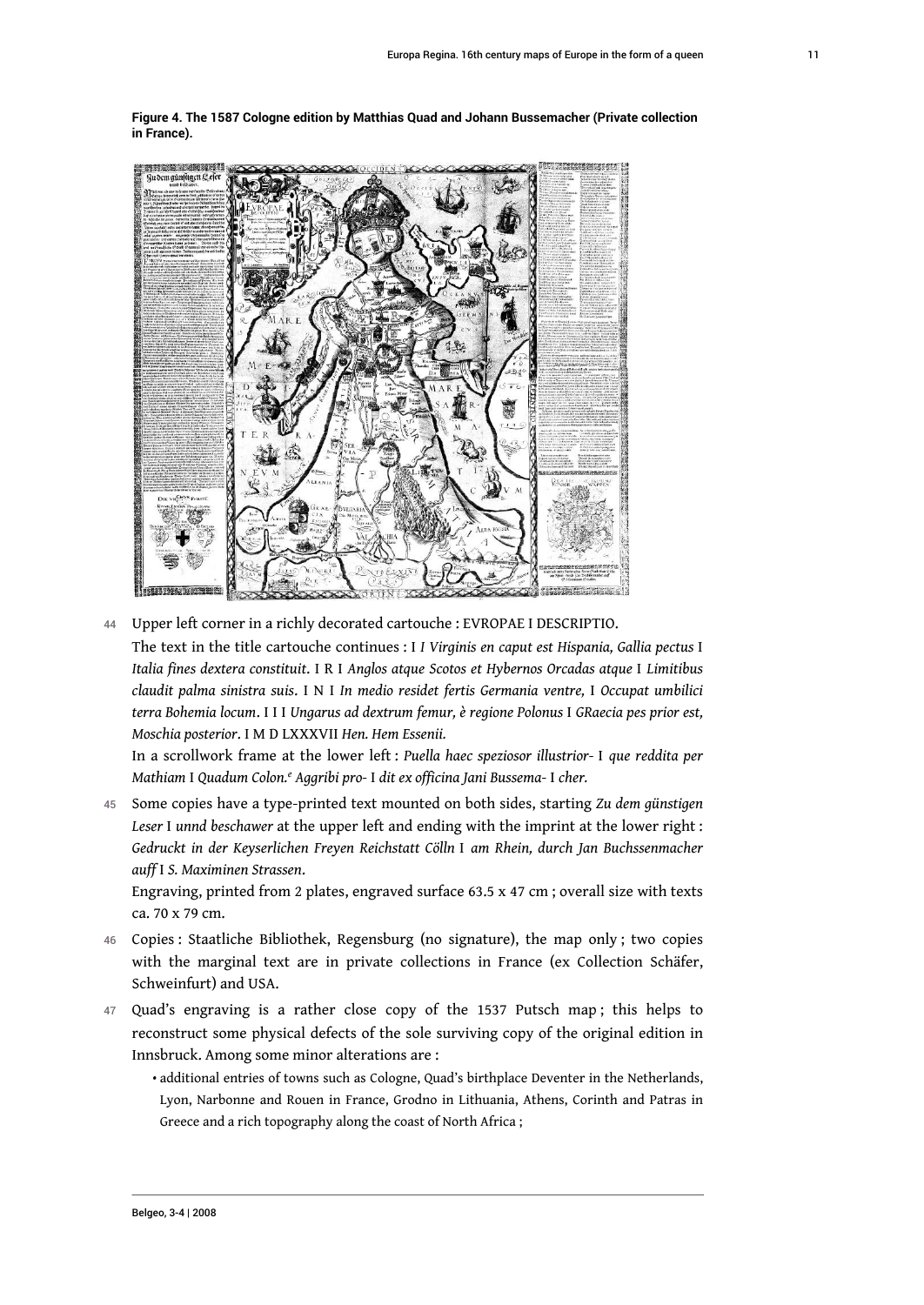- $\bm{\cdot}$  a more detailed but rather crude map image of the British Isles, with Ireland marked only by a coat-of-arms and *Wallia* placed east of London ;
- $\bm{\cdot}$  the addition of a series of letters in the upper arch of the queen's crown, which have not yet been explained.
- 48 The cartouche at the upper left includes a rather superficial version of a mnemonic explanation of the map image similar to Bünting, in Latin verses and signed by the otherwise unknown Henricus Hem from Essen. The additional type-printed text is written by Matthias Quad himself. It starts with a geographical description of Europe. There follows the German quotation of Ovid's verses on Europa with a fairly amusing disputation : Had Zeus the form of a white bull or a white cow when he abducted Europa to Crete? Also Quad's text ends with a lament of Europa on permanent violence, from her abduction by Zeus until the present threat by Turcs, Tartars and Moscovites. Final verses in German express again the desire for peace :
- <sup>49</sup>*Ach der erleben mocht die zeit* I *daß in der gantzen Christenheit* I *(Welchs allermeisten uns gebricht)* I *Ein gmeyner Fried würd auffgericht* I *Wiederumb gebawet wurd das Landt* I *Frey Künsten nehmen uberhand* I *Und Christo warem Gott die ehr* I *Gegeben wurd, sonst keinem mehr* I *alsolchs, der diesen Platen stach,* I *Wünscht Matthiß Quad von Kinckelbach.*
- 50 A free English translation :
- <sup>51</sup>*Oh that we would live to see the time* I *that in the entire Christendom* I *a common peace would be erected* I *(that what is lacking most).* I *That the land would be farmed again* I *and liberal arts would flourish* I *and honor would be given to Christ the true God* I *and to no-one other more.* I *That wishes the one who engraved this plate,* I *Matthias Quad of Kinckelbach.*
- 52 The background of this lament and the absence of any allusions to the Habsburgs can be explained from contemporary history of the Lower Rhinelands. The region was gravely affected by the uprising of the Low Countries against the Spanish Crown from 1578. Further devastations by Spanish and imperial troups occurred in the "Cologne War" (1583–1588). The conversion of the Cologne Archbishop Gebhard Truchsess von Waldburg (1547–1601) to the reformed faith in 1582 had personal reasons, his love to the protestant canoness Agnes of Mansfeld (1551–1637). But it meant a protestant majority in the collegium of the seven Imperial Electors of the Holy Roman Empire. In consequence Gebhard was deposed and driven by troops of the catholic party supporting his newly elected successor Ernest of Bavaria (1554–1612).

# The map in the Eitzing atlas (Cologne 1588)

- 53 The above mentioned Michael von Eitzing also authored the excessively rare pocket atlas *De Europae virginis, tauro insidentis, topographica atque historica descriptione liber* (Cologne : Gottfried van Kempen, 1588) with 88 maps. It is an emended re-edition of the Cologne road atlas *Itinerarium Orbis Christiani*, first published in 1579/90 by Frans Hogenberg.
- 54 The engraved frontispice of this Eitzing edition (16 x 12.5 cm) includes a circular map of Europe (diam. 12.5 cm) which is a unique combination of anthropomorphic and zoomorphic elements in the present context. It shows the topographical image of Europe underlaid by the depiction of the queen Europa riding on the bull. Some details follow the 1587 Cologne version by Quad and Bussemacher : the queen's head is formed by Spain and her right arm with the sceptre by Italy. Other features demanded new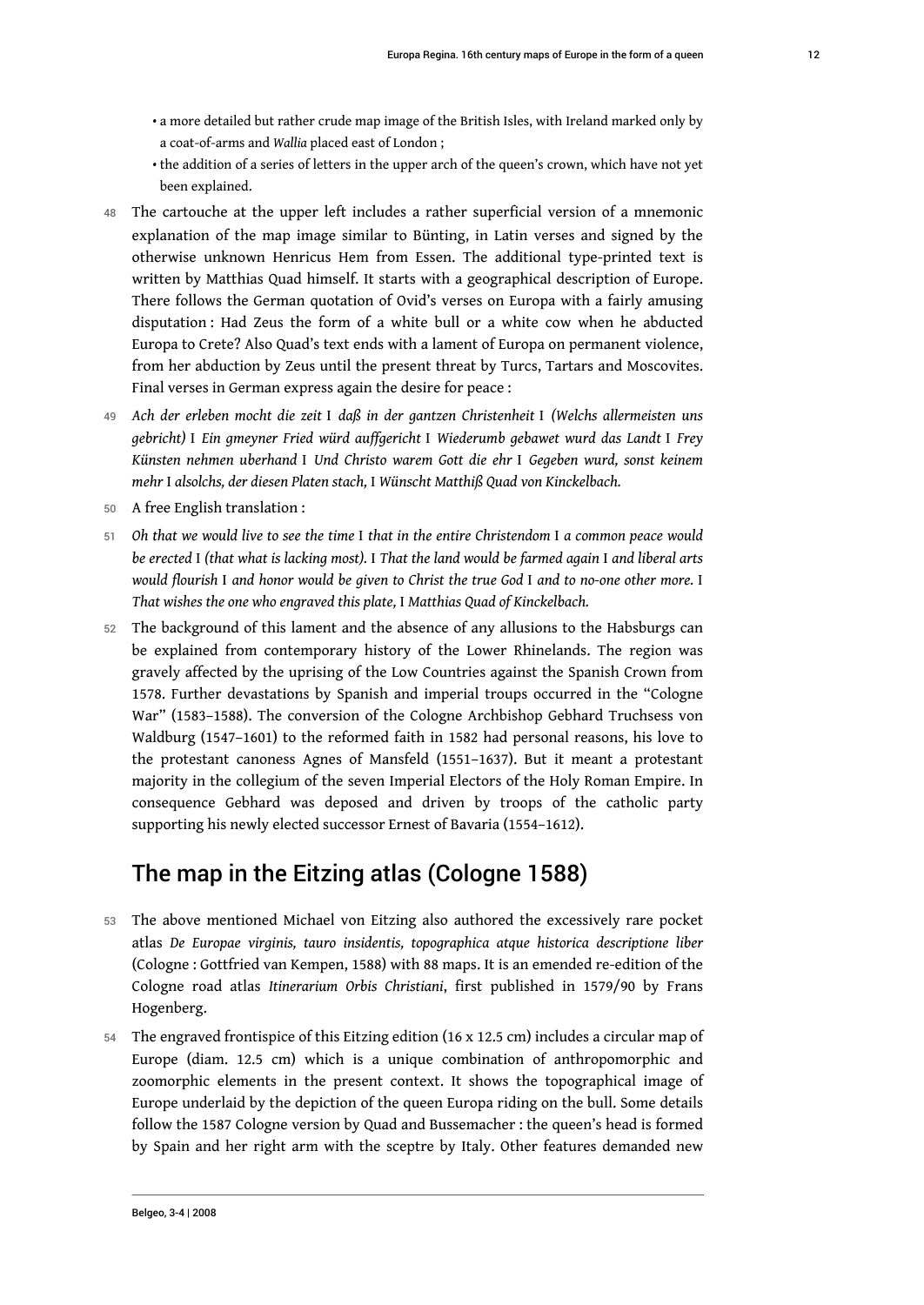solutions. The gathered left leg of the riding queen forms the Baltic Sea. The bull's left croup corresponds to Scandinavia ; his tail is positioned to touch the Faroe Islands and the Shetland Islands. However, a congruence of the topography in the Mediterranean with the bull's head and legs was impossible to reach.

#### BIBLIOGRAPHY

ARENTZEN J.-G. (1984), *Imago Mundi cartographica. Studien zur Bildlichkeit mittelalterlicher Welt- und Ökumenekarten unter besonderer Berücksichtigung des Zusammenwirkens von Text und Bild*, München, Fink.

DE RIDDER-SYMOENS H. (1980), *Les livres des procurateurs de la nation germanique de l'ancienne université d'Orléans. vol. 1 : Premier livre des procurateurs (1444–1546)*, Leiden, Brill.

GESNER K. (1545), *Bibliotheca universalis, sive Catalogus omnium scriptorum locupletissimus, in tribus linguis Latina, Graeca et Hebraica, extantium et non extantium, veterum et recentiorum*, Zürich, Froschauer.

GESNER K. (1548), *Pandectarum sive partitionem universalium ... libri XXI*, Zürich, Froschauer.

HILL G. (1978). *Cartographical Curiosities*, London, British Library Board.

JAX K. (1938), "Johannes Putschius. Ein Tiroler Heimatdichter (1516–1542)", *Veröffentlichungen des Museums Ferdinandeum, 18*, pp. 334–347.

KARROW R. W. (1993), *Mapmakers of the Sixteenth Century and Their Maps. Bio-Bibliographies of the Cartographers of Abraham Ortelius, 1570*, Chicago, Speculum Orbis Press.

MEURER P. H. (1984), *Einzelkarten des Matthias Quad (1557-1613),* Mönchengladbach, Stadtarchiv.

MEURER P. H. (1988), *Atlantes Colonienses. Die Kölner Schule der Atlaskartographie 1570-1610*, Bad Neustadt an der Saale, Pfaehler.

MEURER P. H. (1991), *Fontes cartographici Orteliani. Das "Theatrum Orbis Terrarum" von Abraham Ortelius und seine Kartenquellen*, Weinheim, VCH-Acta humaniora.

VAN DER HEIJDEN H. A. M. (1992), *De oudste gedrukte kaarten van Europa,* Alphen aan den Rijn, Canaletto.

VAN DER HEIJDEN H. A. M. (2001), "Heinrich Büntings Itinerarium Sacrae Scripturae, 1581. Ein Kapitel der biblischen Geographie", *Cartographica Helvetica, 23*, pp. 5–14.

VAN DER HEIJDEN H. A. M. (2006), *Leo Belgicus. An illustrated and annotated carto-bibliography* (Revised second edtion), Alphen aan den Rijn, Canaletto.

VON EITZING M. (1583), *De Leone Belgico, eiusque topographica atque historica descriptione liber*, Köln, Gottfried van Kempen.

WALLIS H. M. and ROBINSON A. H. (1987), *Cartographical Innovations. An International Handbook of Mapping Terms to 1900*, Tring, Map Collector Publications.

WODITSCHKA M. (1974), "Johannes Putsch (1516–1542)", *Amtsblatt der Landeshauptstadt Innsbruck 7,* 37, July 1974, p. 16.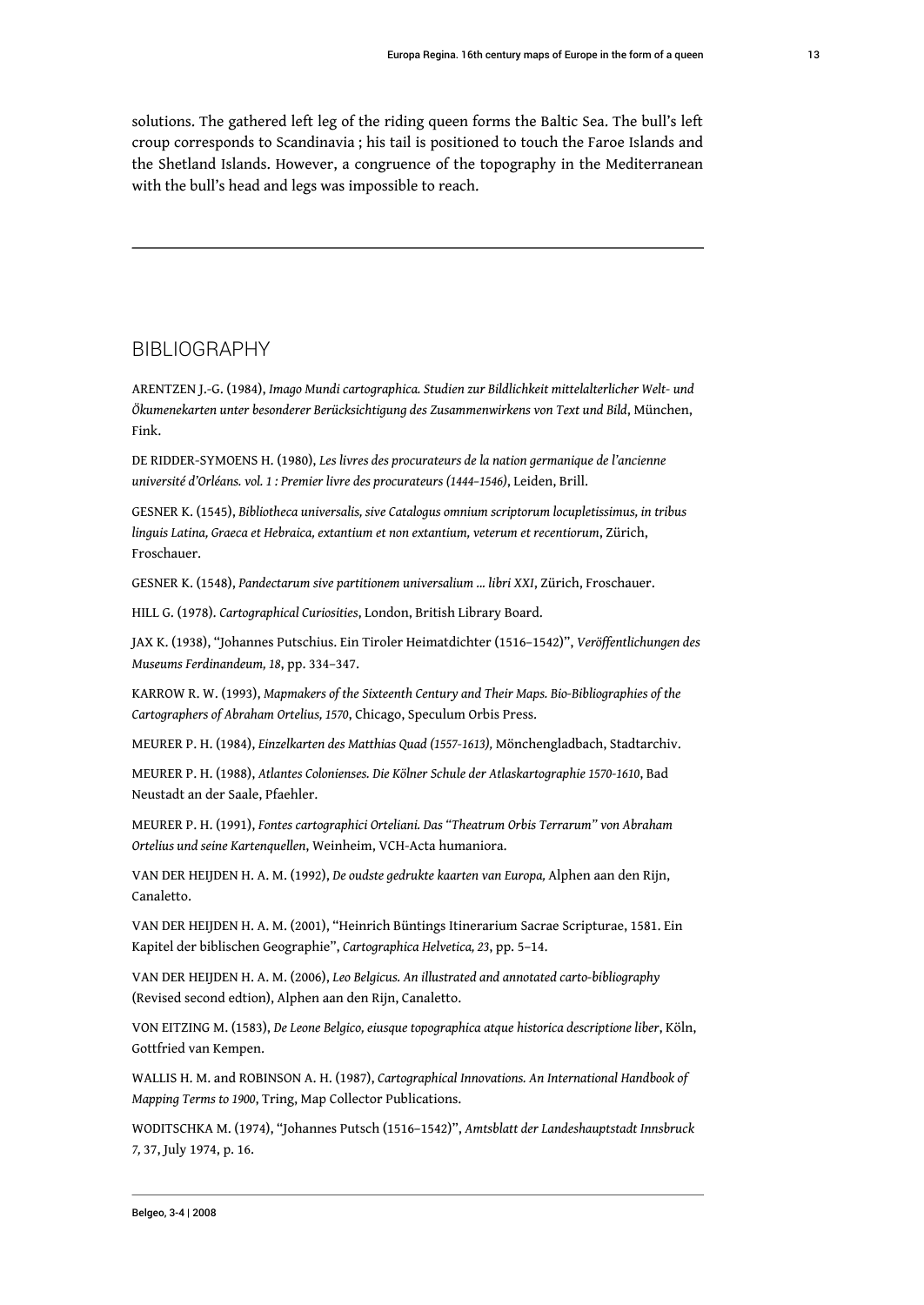#### APPENDIXES

### Johann Putsch's poem *Europa lamentans*

Original Latin text with an English translation by Wulf Bodenstein, assisted by J-L Vellut

#### **EUROPA LAMENTANS**

#### **Lamentatio Europae ad Carolum V. Caesarem et Ferdinandum Romanorum regem fratres.**

Quis tandem mihi finis erit, quae fata labores Ingentes casusque feros fortesque nefandas Attollent ? Quae me tandem fortuna iacentem Restituet primae disiecti sideris aurae ? Tot sedes, tot bella tuli, tot proelia vidi Sanguinea Aeneaeque acies, certamina Turni, Gottorum strages infestantesque catervas Gallorum Dacosque truces et Marte feroces Marcomanos, diramque cruenti Caesaris iram In patriam obstupui saevamque immitis Athilae Infelix timui rabiem, qui quae arma Suevi Induperatoris, triplicata vulnera Othonum Exhausi. Quot sola dedit mihi Roma tumultus, Nequitiam perpessa suam ? Nec talia metam Attingunt, nunc multa acie, nunc ense corusco. Inceptant alia insani certamina Reges

Evulsis inferre comis et rumpere pacem. Heu mihi, quot tantis nondum saturata periclis, In nova bella ruam ? mea mi telluris opimae Fertilitas nocet atque externos allicit hostes. En caput oppressum trucibus relabascat ut Anglis, Dextera Romanos nimiumque experta tyrannos Respicit in terram fugiuntque e sanguine vires. Sola potens armis, medio Germania constans Corpore, firmatas posuit sibi fortius arces. Sum fidi custos thalami, sum maxima summae Servatrixque pudicitiae, sed semper iniquis

Poscor venundorque procis, modo Turca scelestus, Nunc Arabes, iam Tartar emit. Quid plurima dicam in steriles ventos ? Vos, o clarissima mundi Sydera, vos gemini fratres, quibus aurea gaudent Saecula, tam diros belli compescite amores Armorumque minas. In vobis tota recumbit Spes, virtus et grata quies omnisque potestas Contra hostes. Agite aethereos sub Marte triumphos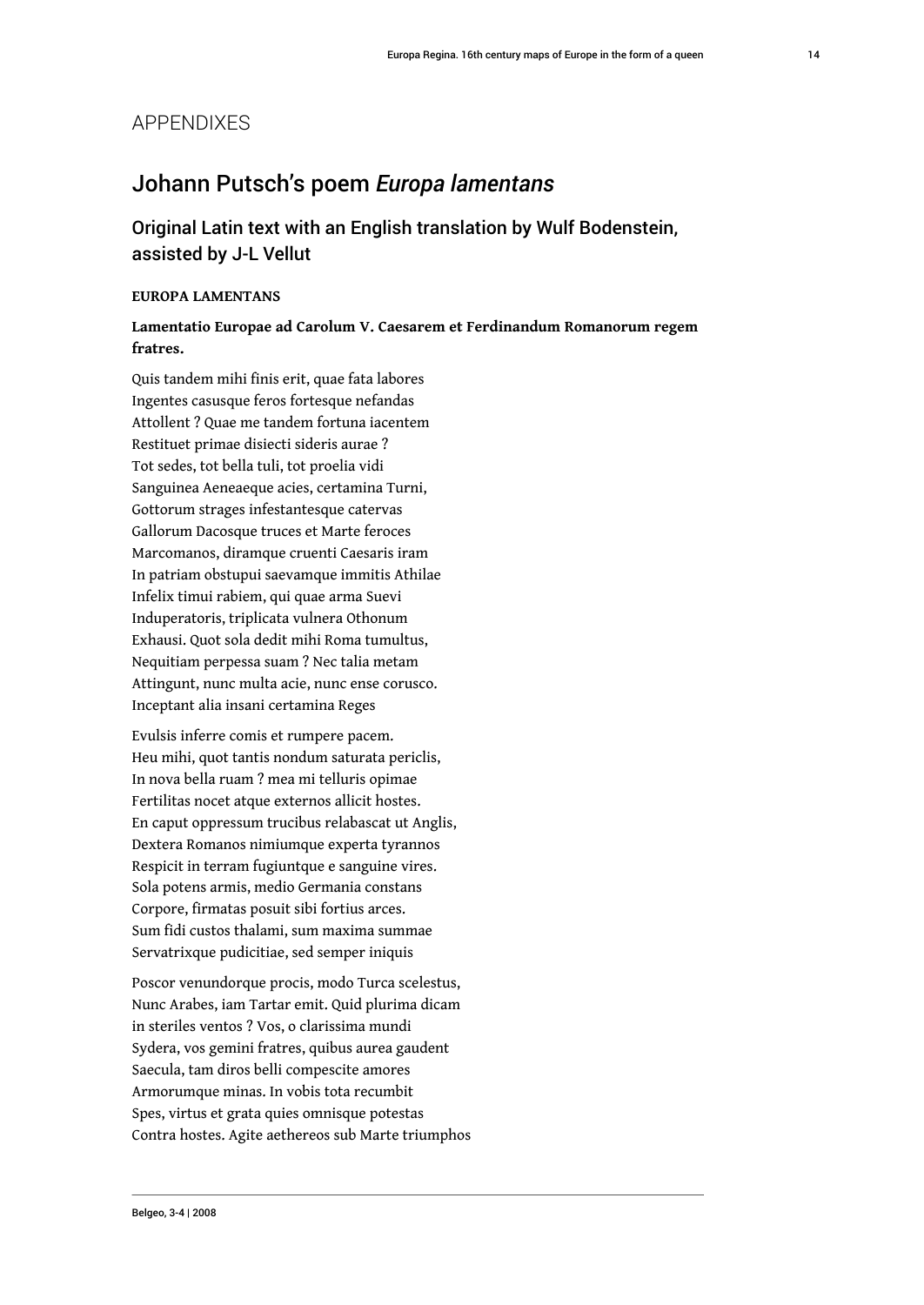Accipite, ita sacri cecinerunt omnia vates Promisitque Deus patribus. Vos ocyus ergo Semidei, vos Palladios decerpite ramos Arbore et aeternam sancito foedere pacem Reddite percussis populis requiemque colonis Donate et meriti vobis solvantur honores.

#### **Europe lamenting**

#### **EUROPE'S COMPLAINT TO EMPEROR CHARLES V AND HIS BROTHER FERDINAND, KING OF THE ROMANS**

What is going to be my destiny, which fate will put an end to the immense distress, the cruel vicissitudes and forces of providence? Which divine ordinance will finally restore a first glimmer of hope for our fallen planet ? So many attacks and wars have I suffered, so many bloody fights did I see, the battles of Aeneas, the combats of Turnus, the massacres of the Goths, the hordes of the devastating Gauls, the murderous Daci, and the ferocious Marcomans. I was shocked by Caesar's wrath against his own native country. In my misfortune I dreaded the violent rages of furious Attila, having endured the armed engagements of the Swabians and the wounds inflicted thrice by the Ottonians. How much trouble did Rome not cause me, having to suffer her debauchery ? But these matters have not come to an end yet, as now we are threatened by more actions on the battlefield, to be fought with the sword. Some senseless kings in their madness launch new wars and break the peace. Alas, have I not run enough risks to rush headlong into a new war ? The fertility of my rich soil is a handicap as it attracts enemies from abroad. Thus my head sways, oppressed by the cruel English, and the right arm which has suffered exceedingly under the Roman tyrants drops down towards earth, while the veins lose their vigour. Faithful and mighty Germany alone, in the centre of my body, has energetically armed herself. I am the guardian of the nuptial chambers, the strongest protector of absolute chastity, but always am I being proposed to and even offered to be bought, be it by the treacherous Turk, the Arab or even the Tatar. What more shall I speak vainly into the wind ? Oh you most brilliant stars of the world, the two brothers who are the joy of the golden age, do curb the infatuation with war and the threat of the arms. On you reposes all hope, valour, gracious tranquillity and all force against the enemy. Receive the divine triumph obtained in the sign of Mars as foretold by the holy prophets and promised our fathers by God himself. So therefore go and pick olive branches from the tree, ye half gods, and give frightened humanity a lasting peace, and quietude to the inhabitants, so that the well-deserved honours may be bestowed upon you.

#### **ABSTRACTS**

The article sheds new light and data on a special group of 16<sup>th</sup> century anthropomorphic maps. Adopting the antique myth of the Phoenician princess Europa, they show Europe with the outlines of a female figure. The archetype version (Paris 1537) was created by Johannes Putsch (1516–1542), a Tyrolean poet and courtier. An accompanying poem illustrates the origins of this symbolism in contemporary politics. The map is a glorification of the House of Habsburg, with the expression of a general hope for peace. Many strange map details can be explained from historical constellations. Later reduced adoptions of the map in works by Heinrich Bünting